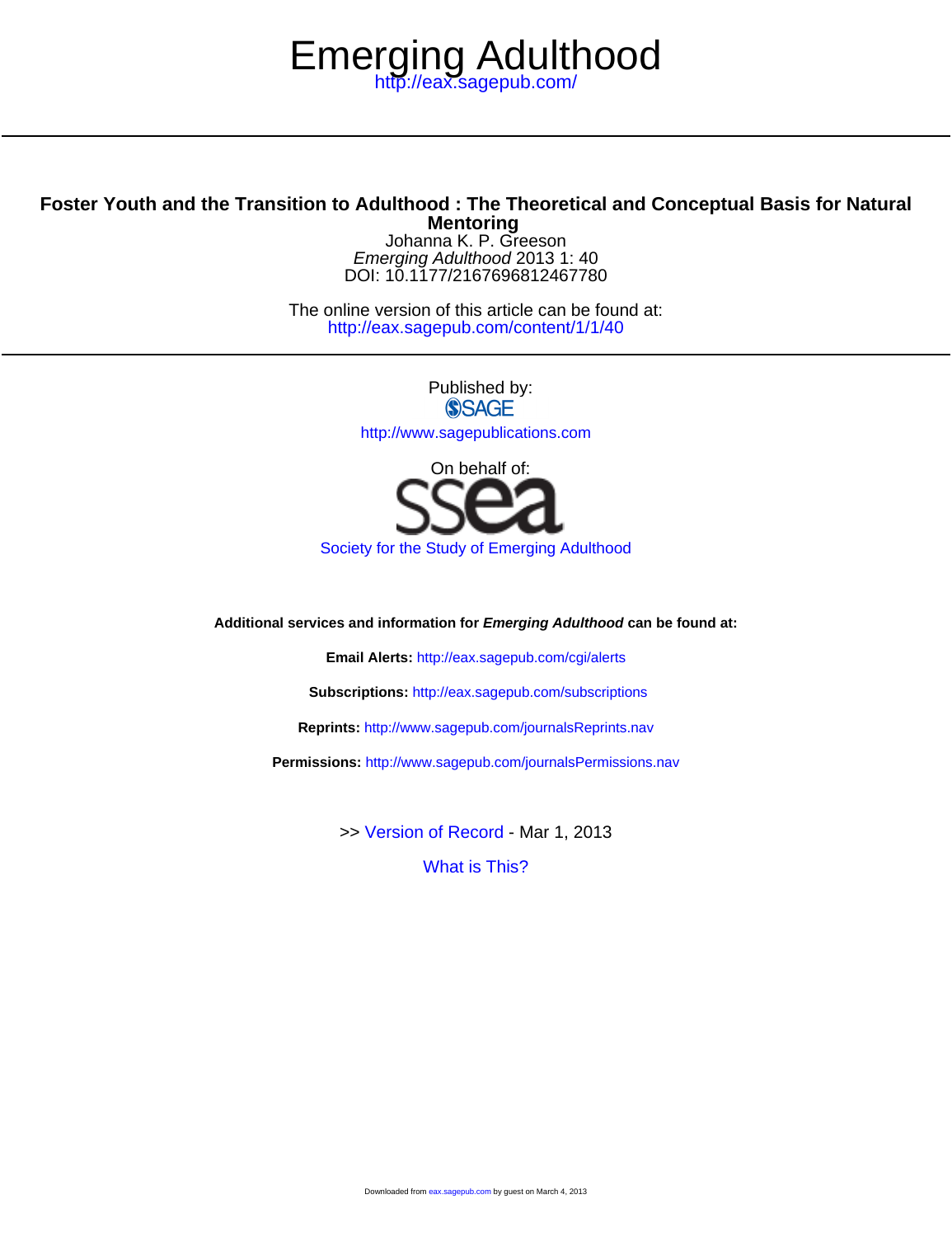# Foster Youth and the Transition to Adulthood: The Theoretical and Conceptual Basis for Natural Mentoring

Emerging Adulthood 1(1) 40-51  $\odot$  2013 Society for the Study of Emerging Adulthood and SAGE Publications Reprints and permission: [sagepub.com/journalsPermissions.nav](http://www.sagepub.com/journalsPermissions.nav) DOI: 10.1177/2167696812467780 [ea.sagepub.com](http://ea.sagepub.com)



Johanna K. P. Greeson'

### **Abstract**

The transition from adolescence to adulthood is considered a significant developmental stage in a young person's growth. Most youth receive family support to help them weather the difficulties associated with this stage. When foster youth age out of the child welfare system, they confront the challenges associated with this developmental stage and are at risk of having to transition without family support. This article applies the life course perspective to describe the theoretical and contextual foundation that explains the hardships foster youth experience when they emancipate from the U.S. child welfare system. Next, the theoretical basis for natural mentoring among foster youth is explored using the resiliency perspective to frame the discussion. Then, current research on natural mentoring among foster youth is reviewed. The article concludes with implications for U.S. child welfare practice, policy, and research with respect to how to improve outcomes for youth who age out of foster care through the cultivation of natural mentoring relationships.

### Keywords

foster care, aging out, natural mentoring, emerging adulthood, transition to adulthood

The transition from adolescence to adulthood is considered a significant developmental stage in a young person's growth, a time when special risks and opportunities exclusive to that period surface. Young adults reach the legal age for many privileges and responsibilities, leave home, enter the workforce and/or higher education, and form long-term romantic relationships (Masten et al., 2004). This transition period is also considered a critical juncture in the course of psychopathology and mental health (Schulenberg, Sameroff, & Cicchetti, 2004). A successful transition to adulthood depends on both core (e.g., IQ, parenting quality, socioeconomic status) and adaptive resources (e.g., adult support, coping skills, planfulness/future motivation; Masten et al., 2004). Yet, vulnerable populations may not have access to such resources and are therefore at elevated risk of failing to negotiate this transition successfully. Youth who grow up amid the challenges of severe and ongoing adversity in their families and communities, including those who age out of foster care, are especially at risk of poor outcomes during this developmental stage.

During emerging adulthood, most youth receive family support to help them weather the difficulties associated with transitioning to independence (Goldscheider & Goldscheider, 1994; Schoeni & Ross, 2004). When foster youth age out of the child welfare system, they confront the challenges associated with this developmental stage and are at risk of having to transition without family support. As a result, many former foster youth experience myriad negative long-term outcomes;

they often lack a high school education, suffer difficulty with employment, rely on public assistance, endure spells of homelessness, engage in delinquency (at times resulting in incarceration), experience problems obtaining health care, and face unplanned parenthood (e.g., Barth, 1990; Cook, 1994; Courtney & Dworsky, 2006; Courtney et al., 2007; Dworsky, 2005; McMillen & Tucker, 1999; Pecora et al., 2003, 2005; Reilly, 2003). A caring adult who offers social support is normative for adolescent development and protective for youth across many risk conditions (Fraser, Kirby, & Smokowski, 2004; Rutter, 1987; Werner & Smith, 2001), including youth in foster care (Ahrens, DuBois, Richardson, Fan, & Lozano, 2008; Courtney & Lyons, 2009). Natural mentoring can cultivate such relationships and is recognized as a promising approach for buffering foster youth against poor life course outcomes (Ahrens et al., 2011; Munson & McMillen, 2009). Natural mentors are naturally occurring important adults in a youth's existing social network and can include teachers, extended family members, neighbors, coaches, and religious leaders (Hamilton et al., 2006).

#### Corresponding Author:

Johanna K. P. Greeson, PhD, MSS, MLSP, School of Social Policy and Practice, University of Pennsylvania, 3701 Locust Walk, Philadelphia, PA 19104, USA. Email: jgreeson@sp2.upenn.edu

<sup>&</sup>lt;sup>1</sup> School of Social Policy and Practice, University of Pennsylvania, Philadelphia, PA, USA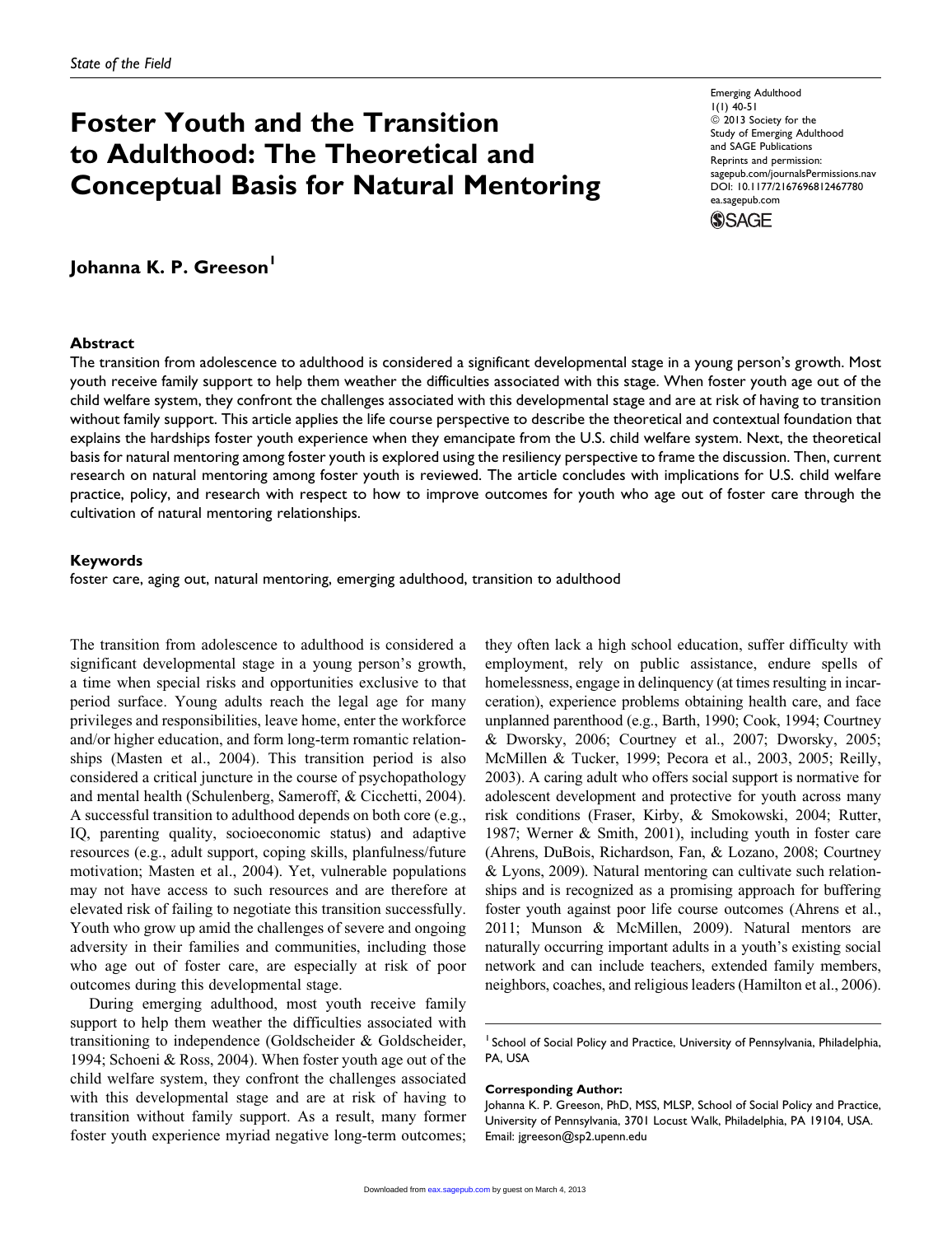This article proposes a conceptual framework that describes how the transitional period from late adolescence to early adulthood for former foster youth in the United States is characterized by not only the premature adoption of adult roles and responsibilities, but often takes place without the required help and support available to same age peers in the general population. The proposed conceptual framework also elucidates how supportive adult relationships in the form of natural mentoring can potentially buffer the developmental risks former foster youth face during this important developmental stage. Implications for U.S. child welfare practice, policy, and research with respect to how to improve outcomes for youth who age out of foster care through the cultivation of natural mentoring relationships are forwarded.

## Life Course Theory and Emerging Adulthood

The life course perspective is a way to understand how chronological age, relationships, common life transitions, and social change shape people's lives from birth to death (Elder, 1998). This perspective has developed into a dominant theoretical paradigm for studying the transition to adulthood in the United States (Shanahan, 2000), which is the period between adolescence and adulthood, or the age period from the late teens to the mid-20s (Arnett, 2000). This transition period is now commonly referred to as emerging adulthood (Arnett, 2000) and is considered a distinct period demographically, subjectively, and in terms of identity explorations. Emerging adulthood, or the ''in-between age'' (Munsey, 2006, p. 68), is defined by the special risks and opportunities exclusive to that period that surface. Young adults reach the legal age for many privileges and responsibilities, leave home, enter the workforce and/or higher education, and form long-term romantic relationships (Masten et al., 2004). Yet, for young people who emancipate from (i.e., age out of) child welfare, entry into emerging adulthood puts them out of sequence with prevailing institutional structures (Collins, 2001). These youth are typically on their own earlier than other young people their age due to the overall extension of youth as a life course phase over the last few decades (Furstenberg, Kennedy, McLloyd, Rumbaut, & Settersen, 2004). That is, the transition to adulthood now typically lasts until the mid- to late 20s, largely due to economic and social policy factors that influence the likelihood that a young person will successfully transition to self-sufficiency, including, housing costs, available job opportunities, and wage rates (Furstenberg et al., 2004). Currently, there is no single definition for the age range that captures the emerging adulthood stage and some variability exists with the upper limit. For example, Furstenberg, Kennedy, McLloyd, Rumbaut, and Settersen (2004) consider the upper limit to be 24–26 years, while the Society for the Study of Emerging Adulthood's definition spans from 18 to 29 years (see http://www.ssea.org/index.htm).

A significant result of the extension of the time it takes to transition to adulthood is young people's continued support from their families, primarily in the form of financial assistance. In the United States, nearly 1/4 of the entire cost

of raising children has been estimated to occur after youth reach age 17, and nearly 2/3 of young adults in their early 20s receive economic help from parents, whereas about 40% still receive help in their late 20s (Schoeni & Ross, 2004). Moreover, about 40% of youth in their late teens and early 20s move back to their parents' home at least once after leaving (Goldscheider & Goldscheider, 1994). These young people are typically the ones for whom emerging adulthood is characterized by identity exploration together with relative freedom from normative adult responsibilities (Arnett, 2000). In fact, as a concept, emerging adulthood has been critiqued for only being relevant to advantaged youth who have the opportunities to explore their identities and futures. Arnett (2007) argues that for most young people, well-being actually improves during emerging adulthood.

For other young people, including youth who age out of foster care well-being does not improve and in truth usually deteriorates. This is largely due to how emerging adulthood is characterized by the premature adoption of adult roles and responsibilities for this population, including money management/consumer awareness (e.g., opening a checking or savings account, reading monthly bank statements), food management (e.g., fixing meals, shopping for a week's menu, staying within a food budget), housing (e.g., understanding the concept of renting, completing a rental application), job seeking and maintenance skills (e.g., knowing what the minimum wage is, filling out a standard job application form, dressing for work appropriately, knowing legal rights as an employee), and interpersonal skills (e.g., responding to introductions and answering simple questions, asking for help). This transition often takes place without the required help and support available to same age peers in the general population (Jessor, 1993). Thus, this early entry into adulthood is an ''off-time'' transition or a role change that occurs at an inopportune time; in this particular case, the change arrives too early (Hogan & Astone, 1986). The concept of emerging adulthood is a useful framework for understanding the hardships that foster youth experience when they emancipate and are forced to shoulder adults roles and responsibilities before many are prepared to do so; today, reaching the age of majority is no longer predictive of the ability to live independently of parents, parental figures, or for youth aging out of foster care, the state.

The consequences of off-time or disordered transitions have been linked to negative outcomes (Furstenberg, Brooks-Gunn, & Morgan, 1987; Hogan, 1978). Off-time transitions that occur too early are considered a crisis because individuals who experience them are often less prepared compared to those who experience the same transitions ''on time'' (Cooney, Pedersen, Indelicato, & Palkovitz, 1993). Moreover, off-time transitions may restrict options, exacerbate environmental adversity, and strain coping and social support systems.

Emancipation or aging out of the child welfare system creates off-time transitions for many foster youth. Aging out occurs when youth legally emancipate from the child welfare system prior to or without ever being reunified with their birth family, prior to being adopted, or prior to achieving some other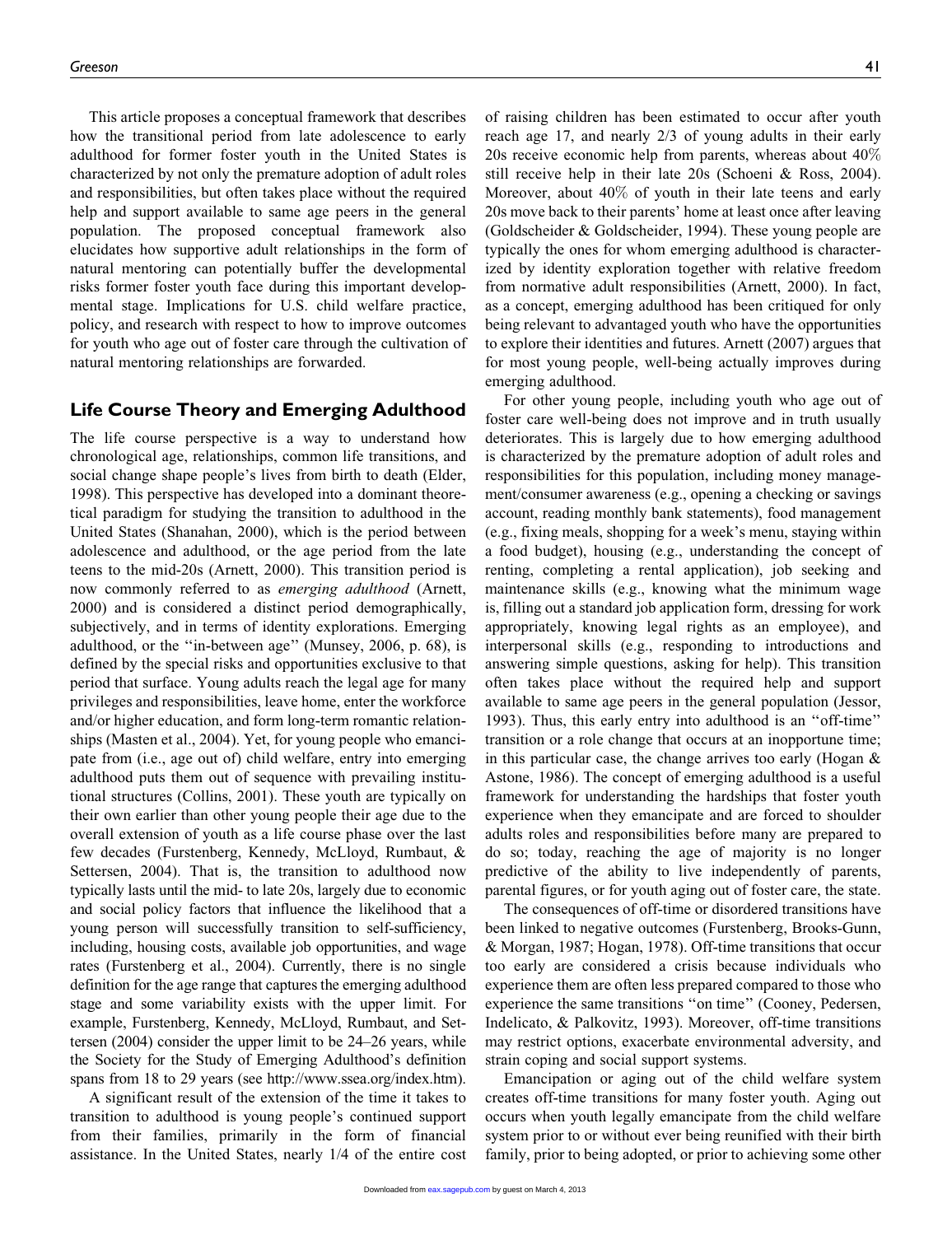permanent placement such as a guardianship arrangement. When this occurs, the child welfare system is typically considered to have failed to achieve permanency for the youth. Although 18 is typically considered the age of emancipation, today some states allow youth to remain in foster care several years following their 18th birthday (National Child Welfare Resource Center for Youth Development, 2008). This extended jurisdiction is largely a result of the landmark Fostering Connections to Success and Increasing Adoptions Act (P. L. 110–351) of 2009, designed to connect and support relative caregivers, improve outcomes for children in foster care, provide for tribal foster care and adoption access, and improve incentives for adoption (National Conference of State Legislatures, 2010). States vary with respect to under what circumstance youth are eligible for extended jurisdiction after their 18th birthday; as of May 2010, 11 states had enacted legislation related to extended jurisdiction (FosteringConnections.org, n.d.).

Prior research has shown that youth who remain in care beyond age 18 tend to fare better with respect to young adulthood outcomes (Courtney & Dworsky, 2006). However, a more recent study in a state where youth can elect to stay in care until 21 found that in their sample many chose to emancipate prior to reaching 21 (McCoy, McMillen, & Spitznagel, 2008). Findings suggested that these youth exited before required due to frustrations with the system based on their perceptions of poor service provision. For these youth, it is possible that their experience of the transition to adulthood was not "off time" despite being out of sync with societal norms; however, additional research is needed to better bring to light this possibility and explore the nuances related to timing and circumstances implied by the McCoy, McMillen, and Spitznagel (2008) study.

During fiscal year (FY) 2011, 26,286 youth nationwide experienced the transition out of foster care when they emancipated from the child welfare system because they were no longer eligible to receive services. This represents  $11\%$  of the overall child welfare population that exited foster care during FY 2011 (U.S. Department of Health & Human Services, Administration for Children and Families, Administration on Children, Youth and Families, Children's Bureau, 2012). Because of these early, off-time transitions, a bleak portrait emerges for many of them. Figure 1 depicts the ''chain of adversity'' (Gotlib & Wheaton, 1997, p. 11) that typically follows youth who emancipate from foster care. The diagram shows how this critical transition can lead to persistent difficulties and hardships even after many years have passed.

# Resilience and Asset-Focused Strategies to Promote Positive Youth Development

Resilience is often defined as ''the process of, capacity for or outcome of successful adaptation despite challenging or threatening circumstances'' (Masten, Best, & Garmezy, 1990, p. 426). Resilience research points to three primary strategies for intervention with vulnerable youth, including asset-focused strategies, which seek to increase the amount or quality of resources available to youth that promote positive development (Masten, Cutuli, Herbers, & Reed, 2009). Assets are considered resources that enhance the likelihood of positive developmental outcomes, independent of risk status (Yates & Masten, 2004), such as factors within an individual (e.g., coping skills), within social relationships (e.g., connections to competent and caring nonparental adults), and organizations (e.g., good schools).

Resilience research concerning vulnerable and at-risk youth suggests that a relationship with at least one supportive and caring adult who is not a parent leads to improved outcomes during the emerging adulthood period (e.g., Garmezy, 1985; Rutter, 1987; Werner & Smith, 2001), especially among maltreated youth (Egeland, Jacobvitz, & Sroufe, 1988; Hines, Merdinger, & Wyatt, 2005; Lynch & Cichetti, 1992). These reports are often referred to as the *beating-the-odds* studies (Rhodes & Boburg, 2009). With little regard to location, time, or circumstances, the common element in the stories of at-risk youth who have beat the odds (e.g., Michael Oher, Manny Ramirez, Dave Thomas) is the presence of at least one adult in addition to parents—who provides guidance and support. This type of relationship with a competent and caring adult has been confirmed as not only protective for at-risk youth (Rutter, 1987; Werner & Smith, 2001) but also normative for healthy adolescent development (Beam, Chen, & Greenberger, 2002).

Mentoring, or a relationship that brings young people together with caring adults who offer guidance, support, and encouragement aimed at developing the competence and character of the young person (MENTOR/National Mentoring Partnership, 2004), is one mechanism for cultivating caring relationships between youth and nonparental adults. The belief that growth-fostering relationships promote psychological health and well-being (Jordan, Kaplan, Miller, Stiver, & Surrey, 1991) guides the process of youth mentoring. A recent meta-analysis of mentoring research found support for the effectiveness of mentoring for improving youth's behavioral, social, emotional, and academic outcomes (DuBois, Portillo, Rhodes, Silverthorn, & Valentine, 2011). The authors concluded that as an intervention, mentoring has the power to be both promotional and preventive.

Natural mentoring has emerged as one way to cultivate caring relationships between youth and adults and is as a promising approach for foster youth (Ahrens et al., 2008; Courtney & Lyons, 2009; Munson & McMillen, 2009) facing emancipation and the transition to adulthood. Theoretically and developmentally, natural mentoring may provide a better fit than other forms of mentoring, such as programmatic (e.g., Big Brothers/Big Sisters). Natural mentoring relationships form gradually and are therefore likely to be less pressured. The natural mentor is familiar to the youth, and as a result, the youth is less likely to have difficulty trusting the adult and developing an enduring bond (Ahrens et al., 2008; Britner, Balcazar, Blechman, Blinn-Pike, & Larose, 2006). Similarly, both the youth and the natural mentor are already in each other's social networks and are likely to remain there. Consequently, the chances that the relationship will continue over time are better,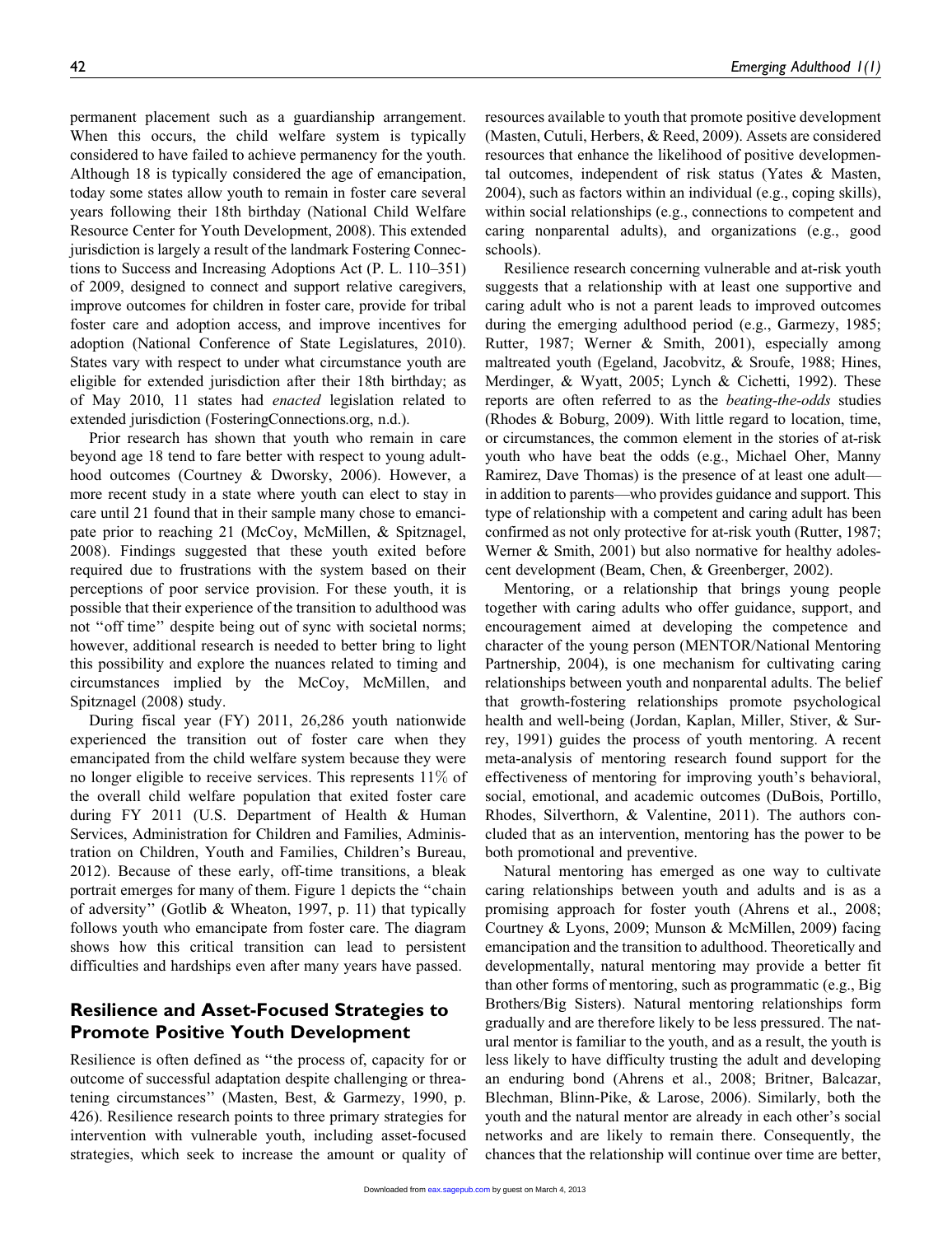

Figure 1. The pathway from emancipation to life-long disadvantage and dependence (adapted from Gotlib and Wheaton, 1997).

and the likelihood of positive outcomes increases (Hamilton et al., 2006).

In light of its potential for longevity, natural mentoring also holds the promise of being an alternative to legal permanence for older foster youth. It offers youth the opportunity to establish lifetime relationships with nurturing individuals who can provide the relationship stability needed to help foster youth successfully make the transition to adulthood (Maluccio & Fein, 1983). This thinking is consistent with the Children's Bureau's Strategies for Permanency Planning with Youth, which advocates for expanded permanency options, including pursuing other permanent connections concurrently with caring adults, such as kin, teachers, former foster parents, employers, and others (Child Welfare Information Gateway, 2006).

Several studies have examined the impact of natural mentors on the lives of former foster youth. Ahrens, DuBois, Richardson, Fan, and Lozano (2008) investigated whether youth in foster care with natural mentors during adolescence had improved young adult outcomes. Mentored participants were more likely to report favorable overall health and were less likely to have reported suicidal ideation, to have received a sexually transmitted infection, and to have hurt someone in a fight in the past year. Similarly, Munson and McMillen (2009) analyzed data from a longitudinal study of older youth transitioning from foster care in Missouri. Youth in long-term natural mentoring relationships were less likely to have been arrested at age 19 and reported fewer depression symptoms, less stress, and more satisfaction with life.

Courtney and Lyons (2009) used data from the Midwest Evaluation of the Adult Functioning of Former Foster Youth to examine whether natural mentoring relationships were

associated with outcomes at age 21 for former foster youth making the transition to adulthood. Results showed that closeness to an adult mentor was associated with an increase in the estimated odds of having worked in the past year and a large reduction in the odds of recent homelessness. However, unlike the two previous studies, no association between having a natural mentor and delinquency outcomes was found.

The above studies addressed the effectiveness of natural mentoring in improving outcomes for youth who age out of foster care; we know less about the processes and characteristics involved in effective youth–mentor relationships. Greeson, Usher, and Grinstein-Weiss (2010) examined the association between natural mentor relationship characteristics and emerging adulthood outcomes in a normative sample of young adults and young adults identified as former foster youth. The roles of "like a parent," "role model," and providing "guidance/advice'' were significantly associated with having increased income expectations and asset ownership (e.g., having a bank account) during emerging adulthood for both groups.

Qualitative studies suggest that certain characteristics of caring adults are important for a successful mentor relationship, including affirmation, attention, availability, authenticity, companionship, empathy, respect, and trust (e.g., Drapeau, Saint-Jacques, Lépine, Bégin, & Bernard, 2007; Greeson & Bowen, 2008; Hines et al., 2005; Laursen & Birmingham, 2003; Munson, Smalling, Spencer, Scott, & Tracy, 2010; Spencer, 2006). Several studies demonstrate that social support, or the psychological and informational resources available to individuals through their relationships with family,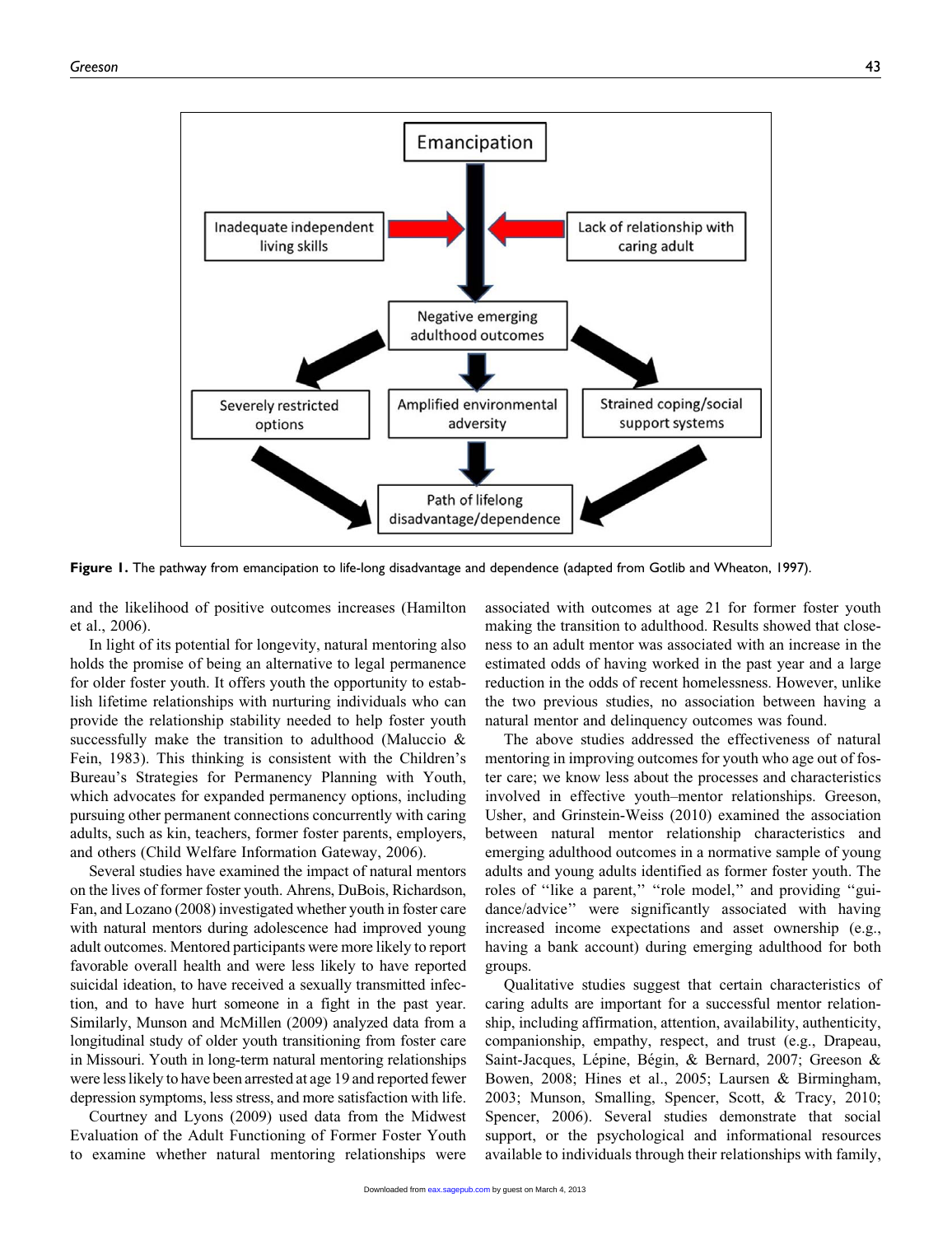friends, communities, and professionals (House, 1981), is one of the primary ways that mentor relationships may protect atrisk youth (Casey-Cannon, Pasch, Tschann, & Flores, 2006; Greeson & Bowen, 2008; Osterling & Hines, 2006). Because research on natural mentoring relationships is just emerging and the evidence base is just forming (Zimmerman, Bingenheimer, & Behrendt, 2005), previous studies have not been

sensitive to the possibility that positive outcomes of natural mentoring relationships may only become evident when certain relationship characteristics are considered (DuBois & Silverthorn, 2005). Put simply, we know relatively little about what makes natural mentoring work, for whom, and under what circumstances.

Previous studies have also not been sensitive to the issue of endogeneity, which arises when there is a correlation between the independent variable and the error term, or when the factors that are supposed to affect a particular outcome, depend themselves on the outcome. Studies to date have reported associations between natural mentoring and positive psychosocial outcomes among older foster youth. However, these studies have not been able to say whether having a natural mentor leads to better outcomes or having fewer psychosocial problems leads to successful natural mentoring relationships. New research is needed to better understand these associations.

# Future Expectations—A Mechanism of Change?

One way that supportive adult relationships, such as natural mentors, may positively influence foster youth's emerging adulthood outcomes is through the encouragement of positive future expectations. Future expectations refer to the degree to which individuals have optimistic attitudes toward their future, including believing that good outcomes are achievable for them and feeling a high degree of control over their futures (Robbins & Bryan, 2004). Research suggests that mentors may affect youths' perceptions of their futures (e.g., DuBois & Silverthorn, 2005; Hellenga, Aber, & Rhodes, 2003; Klaw, Fitzgerald, & Rhodes, 2003; Zimmerman, Bingenheimer, & Notaro, 2002). This is an emerging line of inquiry related to how caring adults may help at-risk youth develop resilience and avoid negative outcomes.

Positive future expectations have been linked to fewer risky behaviors and better young adult outcomes among both at-risk and normative samples of adolescents (Aronowitz & Morrison-Beedy, 2004; Klaw & Rhodes, 1995; Peters et al., 2005; Robbins & Bryan, 2004; Somers & Gizzi, 2001). We know much less, however, about the potential of positive future expectations to serve as a protective factor for foster youth. Only two studies are known to the author. One interviewed 350 adolescents in foster care to assess future expectations (Cabrera & Auslander, 2007). Results showed protective effects; positive future expectations were significantly associated with fewer sexual risk behaviors, fewer school behavioral problems, and safer attitudes, greater self-efficacy, and fewer risky intentions related to HIV beliefs and attitudes. In another

study using data from the National Study of Child and Adolescent Wellbeing, future expectations had a counterintuitive finding; youth with higher future expectations were more likely to have engaged in sex (James, Montgomery, Leslie, & Zhang, 2009). Therefore, among foster youth, although there appears to be an association between the development of future orientation and improved outcomes, the direction of this association has not been empirically established.

# Implications for Practice, Policy, and Research

Rethinking child welfare practice. Implications for practice with youth at risk of aging out foster care include both incorporating natural mentoring into existing child welfare services as well as developing programs that provide opportunities for older foster youth to interact and naturally develop relationships with caring, nonparental adults. Some may consider the idea of a natural mentoring ''practice approach'' paradoxical. However, the crux of the definition of a "natural mentor" is that he or she is a caring adult in a youth's preexisting social network that the youth himself or herself identifies (as compared to being matched in a program to a stranger). Therefore, to include practice designed to cultivate and facilitate the relationship between the youth and caring adult does not inherently cease the relationship from being ''natural.'' Natural mentoring could be incorporated into standard child welfare permanency planning and independent living practices within foster care agencies in order to increase opportunities and supports that will more fully prepare the youth for the challenges associated with the transition to adulthood. One way this could be operationalized is through the strategies employed in Family Finding (Campbell, 2010), a program model that provides child welfare professionals with techniques for identifying and engaging family members and other adults who care about a child placed in foster care (Williams, Malm, Allen, & Ellis, 2011).

Another way natural mentoring could be operationalized in child welfare settings is through novel intervention approaches designed to facilitate and support the development of growthfostering relationships among older foster youth and natural mentors. Such interventions could be designed to teach child welfare professionals how to better serve older foster youth by focusing on relationship facilitation and development. Both the content and the process of such interventions could be designed with hypotheses about the psychosocial conditions required to systematically modify targeted risk and protective mechanisms in mind (Snyder et al., 2006). Figure 2 shows a potential theory of change that could undergird such a practice approach in child welfare settings. Such interventions could use the natural mentoring relationship as the vehicle for teaching independent living skills, just as youth in the general population learn how to open a bank account, fix meals, ask for help, apply for a job, fill out a rental application, and so on, from their parents/caregivers. Developmentally, an approach to teaching independent living skills that capitalizes on the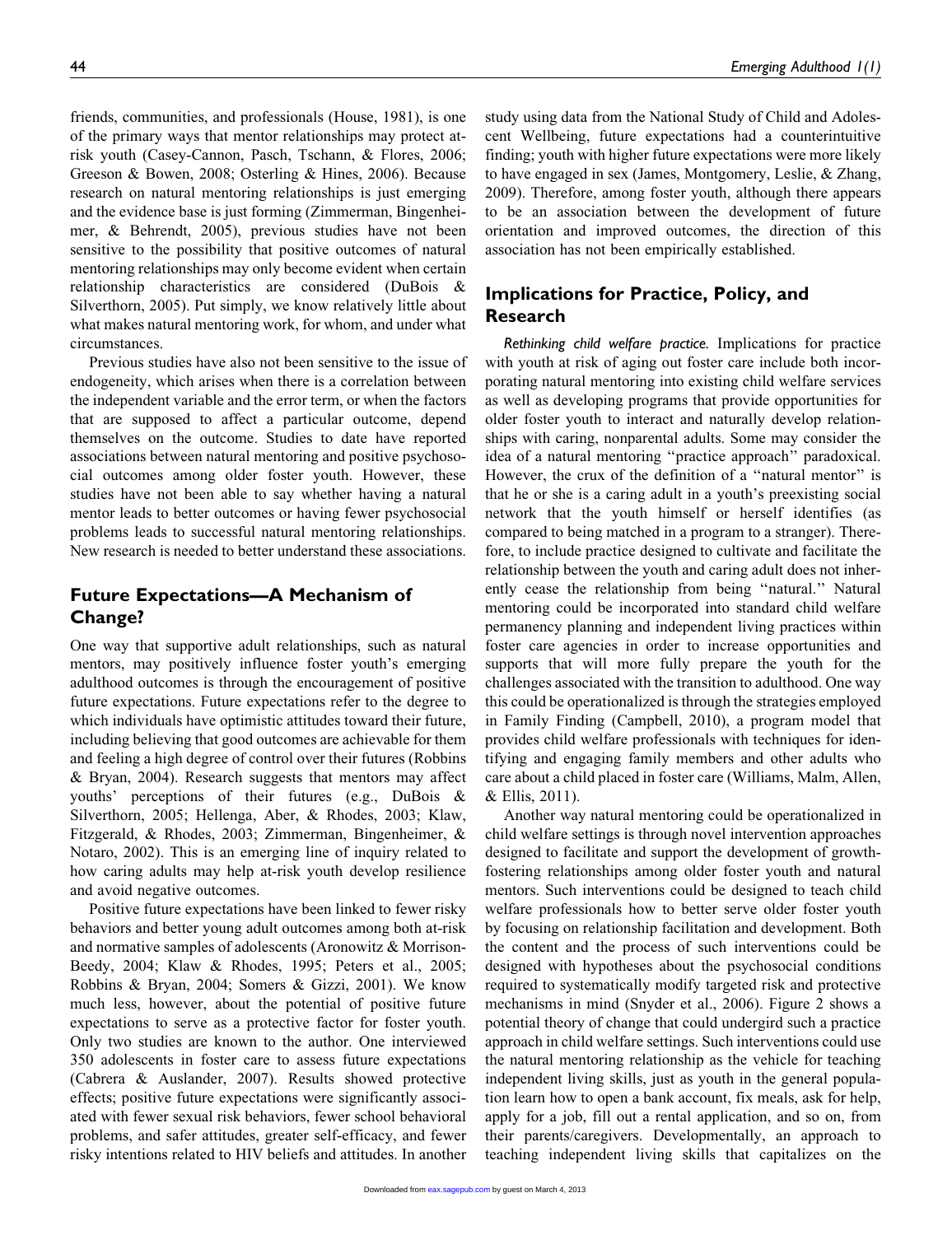

Figure 2. Theory of change for a child welfare–based natural mentoring intervention.

emotional connection between the foster youth and his or her natural mentor is a better fit with how youth naturally learn such skills. Other practice elements for child welfare professionals could include: (a) an overview of adolescent/young adult development in order to set the stage for the relationship, (b) an overview of the concept of emerging adulthood as a distinct developmental stage, (c) a Family-Finding approach to assessing youth's connections to caring adults followed by locating these adults and engaging them about being a significant part of the youth's life as a supportive adult, (d) supervision and support groups for the youth, the natural mentors, and the dyads, (e) activities designed to cultivate bonding and attachment between the youth and natural mentor (e.g., field trips, group activities), and (f) didactic training for the child welfare professionals and natural mentors pertaining to trauma and the concept of being "trauma-informed"<sup>1</sup> when working with and serving youth in foster care. Incorporating practices such as those associated with Family Finding as well as novel natural mentoring interventions within the permanency planning and independent living frameworks of child welfare is consistent with the current thinking about the potential benefit of integrating mentoring into comprehensive programs and services designed to promote positive youth development (Kuperminc et al., 2005).

Development of natural mentoring relationships could also be facilitated by programs that provide opportunities for older foster youth and nonparental adults to interact naturally. This type of model has already been developed for at-risk adolescent mothers and has shown promising results. Healthy Start (Duggan et al., 2000) and the Nurse–Family Partnership (Olds, 2006)

provide at-risk adolescent mothers with opportunities to connect with nonparental adults through frequent home visits made by nurses (Hurd & Zimmerman, 2010). Existing programs for older foster youth like those intended to teach independent living skills could also invite important nonparental adults in foster youths' lives to program meetings and activities. These programs could also involve adult community members who may be especially interested in connecting with and supporting older foster youth (e.g., former foster youth).

Although natural mentoring for foster youth makes sense theoretically and conceptually, there is the concern that the process could result in yet another failed relationship, particularly for those youth for whom building meaningful connections is difficult. Spencer, Collins, Ward, and Smashnaya (2010) describe the attachment-related difficulties that many youth in foster care face. A large proportion of older youth in foster care have significant maltreatment histories, are related to insecure attachments, including mistrust of others and wariness in relationships (Price & Glad, 2003). Mentor abandonment is another way that these relationships can fail, and is considered one of the primary reasons why mentoring relationships, in general, end. Concern about mentor abandonment extends to foster youth as well (Clayden & Stein, 2005). In light of both attachment-related difficulties and the risk of mentor abandonment, the way that natural mentors already exist in a youth's social network further suggests that natural mentoring could be the best way to meet foster youth's critical needs for supportive connections with caring, nonparental adults. Additionally, if embedded within child welfare services in particular, practice support may reduce natural mentor abandonment, for example, if training for the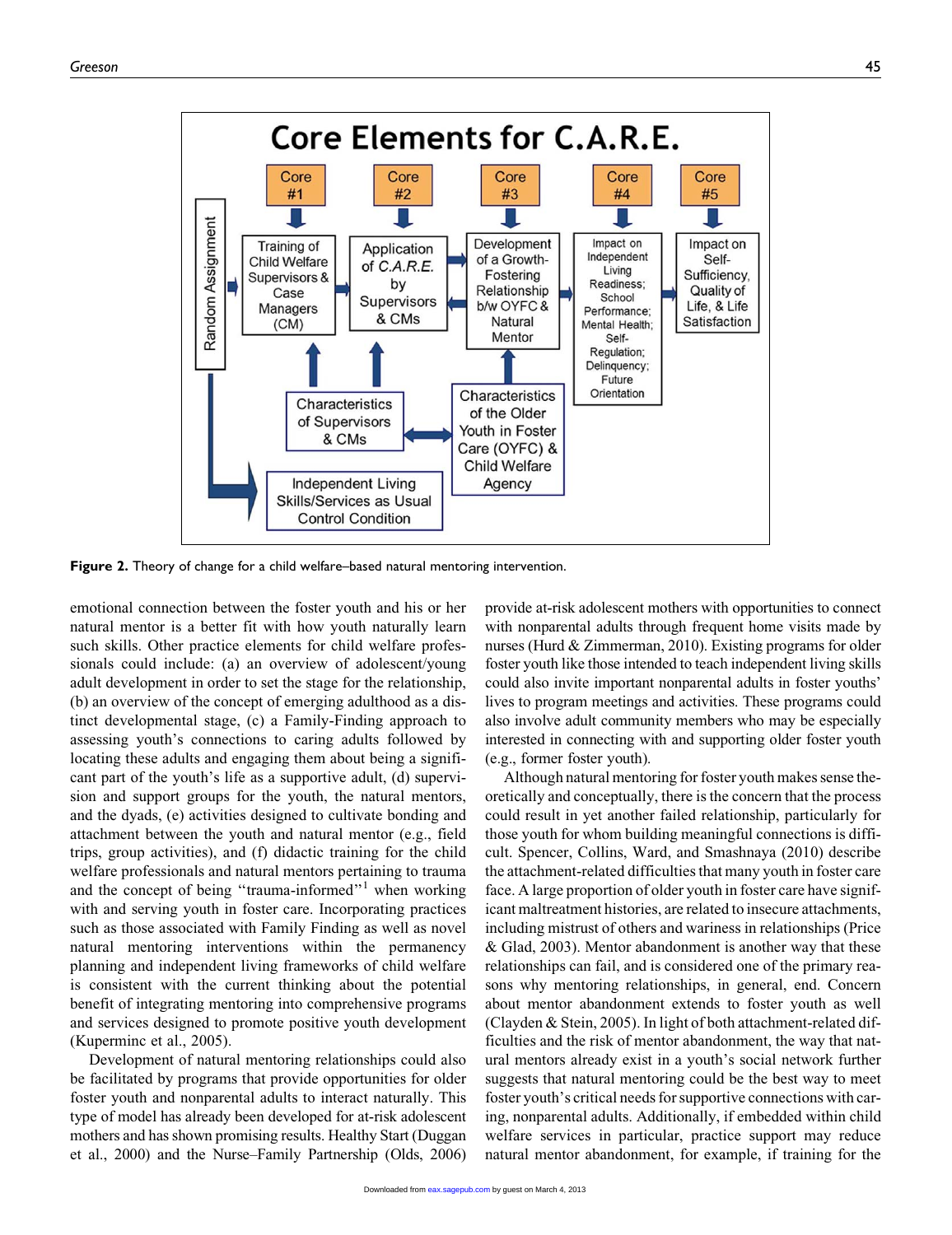adults includes how to end the youth–natural mentor relationship in a healthy, potentially corrective way, if necessary and unavoidable. When handled properly, even the ending of a significant relationship, like with a natural mentor, can be a ''corrective emotional experience'' (Olds, Kitzman, Cole, & Robinson, 1997) for those, like foster youth, who have experienced poor relationships with other significant adults, in particular their parents/caregivers.

Although contradictory to natural mentoring, it is important to note the current prevailing approach to child welfare practice that is utilized with older youth in foster care, that is, independent living programming. This programming has been developed based on the notion that by using a cognitive theory instructional model designed to teach older foster youth certain skills considered related to self-sufficiency, they will be ready to successfully transition to adulthood and live independently. Alternatively, mentoring is grounded in Relational–Cultural Theory (Munson & McMillen, 2008), which posits that development occurs through involvement in growth-fostering relationships that provide authenticity, engagement, and empowerment, which in turn promote psychological health and well-being (Jordan et al., 1991).

Additionally, it is conceivable that natural mentoring relationships could provide the context for teaching youth independent living skills by providing a caring adult who is able to model essential self-sufficiency skills. In turn, the youth could "learn by doing" and be afforded the support and guidance of the natural mentor through this developmental process. The association between having a natural mentor who is a role model and learning independent living related skills has been established empirically by Greeson et al. (2010) who found that having a natural mentor who served as a role model was associated with having a bank account in both former and nonformer foster youth during the emerging adulthood period.

Strengthening policy to support foster youth during emerging adulthood. Federal legislation providing support for mentoring of foster youth who age out of care exists (i.e., The Foster Care Independence Act of 1999) and bills have been introduced in Congress in recent years that would provide grants to states to encourage more mentoring programs to serve foster youth (e.g., Foster Care Mentoring Act of 2009). There is also state legislation enacted in both Iowa and Georgia as part of the Fostering Connections to Success and Increasing Adoptions Act that requires these states to create opportunities for older foster youth to have a mentor (FosteringConnections.org, n.d.). However, there is little guidance with respect to how to develop and implement mentoring interventions for this population (Spencer, Collins, Ward, & Smashnaya, 2010). For example, natural mentoring seems to make more sense, both theoretically and developmentally, for foster youth, as compared to other forms of mentoring, such as programmatic. Federal policy contains little information about such distinctions; yet the potential differences in youth outcomes are great.

Moreover, despite federal funds being available for mentoring programs, states must choose whether this is the best use of already limited funding for child welfare services. The issue, therefore, becomes what makes natural mentoring a more favorable potential policy approach to promoting positive emerging adulthood outcomes for foster youth? Although more effectiveness research is needed, the current evidence base suggests that a caring, supportive nonparental adult relationship that is consistent and long lasting can achieve improved emerging adulthood outcomes for youth who age out foster care, as compared to the traditional approach to youth policy, which attempts to prevent specific problems or to correct problems that have already arisen (Spencer et al., 2010). The current evidence base for natural mentoring for foster youth thus provides a direction for building and strengthening one approach to ameliorating the negative outcomes associated with aging out of foster care.

A research agenda for the future. Several types of research are needed to significantly advance the field of natural mentoring as it pertains to foster youth transitioning to adulthood. These include (1) effectiveness research using newly designed longitudinal surveys that sample children and families who have contact with the child welfare system, (2) intervention research with large, representative samples of foster youth that uses random assignment, (3) mechanistic research to facilitate a more sophisticated understanding of the processes by which natural mentoring achieves positive outcomes, and (4) studies designed to better understand how to measure resilience as cultivated through supportive adult relationships. Each of these areas is described below.

Additional effectiveness research is needed in order to strengthen the evidence base for using natural mentoring as a means to smooth the transition to adulthood for youth who age out of foster care. This includes new longitudinal surveys on children and families who have contact with the child welfare system and that also contain prospective questions pertaining to supportive adult relationships, including natural mentors. Such surveys could be exclusive to child welfare (e.g., National Survey for Child and Adolescent Wellbeing). They also could be of the normative population (e.g., National Longitudinal Study of Adolescent Health, aka Add Health), but with oversampling procedures built in so as to include enough former foster youth for a meaningful statistical analysis of this subgroup. For example, Greeson et al. (2010) used Add Health to examine the association between natural mentor relationship characteristics and outcomes during the emerging adulthood period in both a normative sample of young adults and young adults identified as former foster youth. Youth were first asked about having a natural mentor, ''Other than a parent/step–parent, has an adult made an important positive difference in your life at any time since you were 14 years old?'' This question was then followed with, ''How old were you when s/he first became important in your life?'' which permitted assessment of when the relationship started. Then to gauge if/when the relationship ended, youth were asked, ''How many years has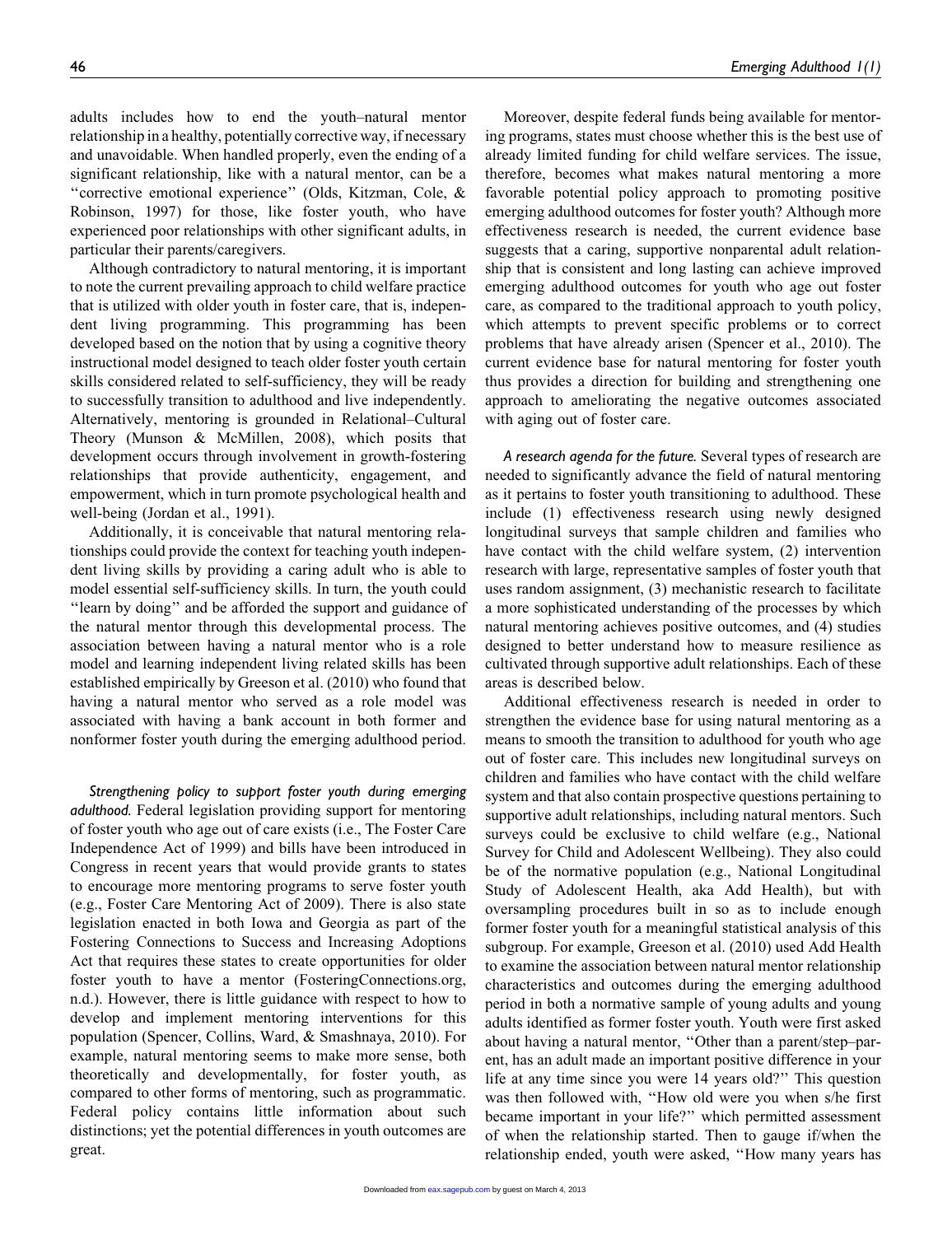the adult been important in his/her life?'' (UNC Carolina Population Center, n.d.). Greeson and colleagues found that the relationships identified by the young adults had lasted between 8 and 10½ years, and for nearly 100% of both groups, the relationship was still important to them.

There is also the need for new natural mentoring research with large, representative samples of youth in general and foster youth in particular in order to maximize sensitivity to relationship dynamics and generalizability of the findings. Furthermore, to test causal relationships between natural mentoring relationship characteristics and emerging adulthood outcomes, future research should model these variables longitudinally or in repeated-measures control-group designs. More specifically, intervention research that uses random assignment in order to address the issue of endogeneity is needed. Endogeneity is often described as having three sources: omitted variables, measurement error, and simultaneity. An independent variable  $(X_i)$  is endogenous if it is correlated with e. For example, one problem that could arise due to endogeneity would be establishing whether the difference in outcomes is due to mentoring, or are youth who are better adjusted more amenable to being mentored? If foster youth were randomly assigned to receive ''services as usual'' (i.e., independent living services) or a natural mentoring intervention, establishing causality would be determined by ascertaining whether natural mentoring and positive psychosocial outcomes during emerging adulthood are correlated.

Additionally, as interest in natural mentoring continues to grow, there will be a need for studies that facilitate a more sophisticated understanding of the mechanisms and processes by which natural mentoring achieves positive outcomes among both normative and at-risk samples of young adults. For example, is the encouragement of positive future expectations a mechanism of change for older foster youth? Describing exactly how growth-fostering relationships with caring adults buffer youth from negative outcomes and promote positive outcomes remains a challenge (Rhodes, Spencer, R., Keller, T. E., Liang, B., & Noam, 2006). Future research should probe beyond the question of whether natural mentors make a difference by asking how they make difference, for whom, and under what circumstances. Studies which utilize conceptual models that include indirect effects are needed for better understanding the role of natural mentoring in the lives of foster youth, which in turn can inform intervention development and testing

In addition to effectiveness and mechanistic natural mentoring research, the field would benefit from better understanding how to measure resilience as cultivated through these supportive adult relationships, particularly in at-risk populations, such as foster youth. Although multiple measures of resilience exist, whether and how they work for foster youth are not well understood. We are aware of only one data set which specifically focuses on older foster youth that also includes multiple and diverse measures of resilience promoting and adaptive resources (i.e., McMillen's Mental Health Service Use of Youth Leaving Foster Care, 2001–2003 also known as VOYAGES). VOYAGES involved 406 Missouri foster youth

first interviewed at age 17. The original study explored changes in mental health service use as older youth leave foster care, as well as many additional parameters of the lives of older foster youth, from their perspective, including the following resilience promoting and adaptive resources (National Data Archive on Child Abuse & Neglect, 1996–2012): (1) Benevolent World scale (Janoff-Bulman, 1989), which assesses the degree to which one views the impersonal world (e.g., events) and people positively or negatively. The more positive one's assumptions are, the more one expects good things, rather than bad, to happen and the more one views people as basically good, kind, helpful, and caring; (2) Life Orientation test–revised (Scheier, Carver, & Bridges, 1994), which assesses dispositional optimism; (3) Multidimensional Measure of Religiousness/Spirituality (Fetzer Institute & National Institute on Aging, 1999); (4) Rosenberg Self-Esteem scale (Rosenberg, 1965); (5) Students' Life Satisfaction scale (Terry & Scott Huebner, 1995), (6) Perceived Benefit scale (McMillen & Fisher, 1998), which assesses perceived positive life changes after negative events; and (7) McMillen, Scott, and Auslander (2001a, 2001b) own measures of helpful people and influential adults. New research is needed that use the VOYAGES data set (and any similar ones) and these constructs specifically in order to elucidate whether and how such measures of resilience promoting and adaptive resources work for the foster care population.

Like most research that address at-risk and vulnerable youth, the historical focus of child welfare research pertaining to youth who age out of foster care has largely concerned "what's wrong" with the population, such as psychopathology, substance use/misuse, legal/criminal justice involvement, homelessness, nonmarital pregnancies and births, and delinquency/violence. Although it is important to initially establish the epidemiology of these types of problems in order to describe the population, a number of studies have accumulated and today the unanimous consensus is that it is not typical for youth to emancipate from the child welfare system and function effectively on their own. As such, future research concerning this population would benefit from a new paradigm, one that employs a ''positive psychology'' framework and highlights the strengths and virtues that enable foster youth to not just survive, but thrive, including growth-fostering relationships with caring adults.

## Conclusion

The life course and the resilience perspectives offer a rich potential for both how to conceptualize aging out and emerging adulthood experiences for foster youth and possible ways to intervene with the goal of easing the often tumultuous transition experience. Viewing the emancipation of foster youth within the context of emerging adulthood and an ''offtime'' transition provides a framework for better understanding the hardships they experience when required to shoulder adult roles and responsibilities prematurely and without the support typically afforded their same age peers. The resilience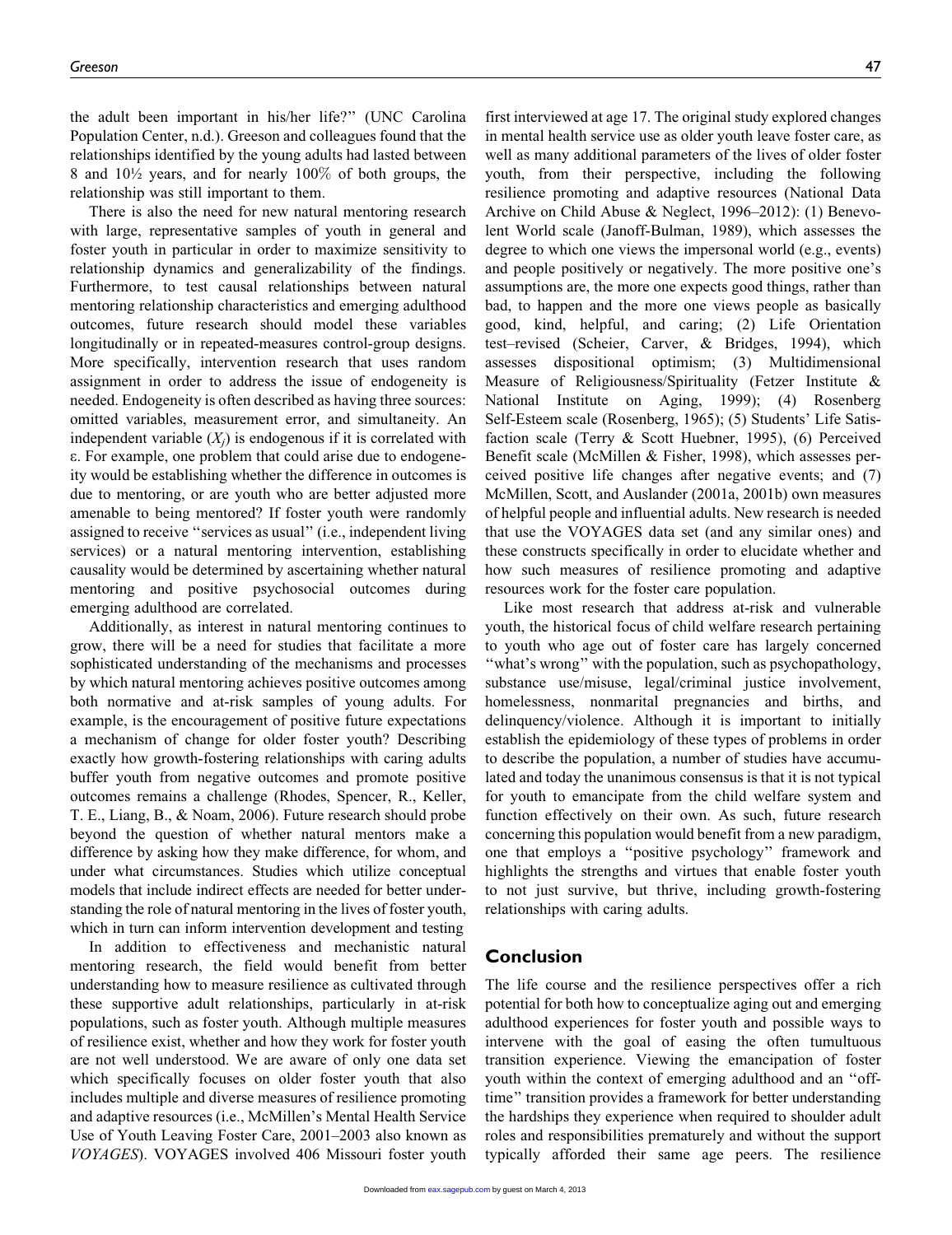perspective provides a framework for considering potential intervention points or the processes that underlie resilience that mediate positive youth development outcomes. One of these processes or adaptational systems is healthy attachment relationships (Masten, 2001), for example, a relationship with a caring, nonparental adult. When the basic adaptational systems like having healthy attachment relationships are operating well, resilience can be expected (Yates, Egeland, & Sroufe, 2003; Yates & Masten, 2004). As such, helping older foster youth cultivate natural mentor relationships is potentially an effective strategy for promoting resilience and smoothing the often rough road of emerging adulthood for youth who age out of foster care.

## Declaration of Conflicting Interests

The author declared no potential conflicts of interest with respect to the research, authorship, and/or publication of this article.

### Funding

This work was funded in part by a Ruth L. Kirschstein National Research Service Award from the National Institute of Child Health & Human Development (2T32HD007376-21A1) awarded to the University of North Carolina at Chapel Hill, Center for Developmental Science.

## Note

1. Child welfare professionals are typically very aware of the traumatic events that bring a youth to their attention. However, they may be far less aware of a youth's complete trauma history and the connection between his or her history and the youth's current behavior or emotional response to stressors (Taylor & Siegfried, 2005). The role played by traumatic stress in a foster youth's behavioral or emotional problems is often overlooked, and when recognized, many communities lack appropriate service providers who are skilled in evidence-based treatment for traumatic stress (Ko et al., 2008).

### **References**

- Ahrens, K. R., DuBois, D. L., Garrison, M., Spencer, R., Richardson, L. P., & Lozano, P. (2011). Qualitative exploration of relationships with important non-parental adults in the lives of youth in foster care. Children and Youth Services Review, 33, 1012–1023.
- Ahrens, K. R., DuBois, D. L., Richardson, L. P., Fan, M., & Lozano, P. (2008). Youth in foster care with adult mentors during adolescence have improved adult outcomes. Pediatrics, 121, e1–e7.
- Arnett, J. J. (2000). Emerging adulthood: A theory of development from the late teens through the twenties. American Psychologist, 55, 469–480.
- Arnett, J. J. (2007). Emerging adulthood: What is it, and what is it good for? Child Development Perspectives, 1, 68–73.
- Aronowitz, T., & Morrison-Beedy, D. (2004). Resilience to risk-taking behaviors in impoverished African American girls: The role of mother-daughter connectedness. Research in Nursing & Health, 27, 29–39.
- Barth, R. P. (1990). On their own: The experiences of youth after foster care. Child and Adolescent Social Work, 7, 419-441.
- Beam, M. R., Chen, C., & Greenberger, E. (2002). The nature of adolescents' relationships with their ''very important'' non-parental adults. American Journal of Community Psychology, 30, 305–325.
- Britner, P. A., Balcazar, F. E., Blechman, E. A., Blinn-Pike, L., & Larose, S. (2006). Mentoring special youth populations. Journal of Community Psychology, 34, 747–763.
- Cabrera, P., & Auslander, W. (2007). Future orientation and relationship to mental health, trauma histories, and risk behaviors in foster care adolescents. Paper session presented at the 11th annual meeting of the Society for Social Work and Research, San Francisco, CA.
- Campbell, K. (2010). Basic family finding practice scaffold. Oakland, CA: National Institute for Permanent Family Connectedness, Seneca Center. Resource Documents.
- Casey-Cannon, S., Pasch, L. A., Tschann, J. M., & Flores, E. (2006). Nonparent adult social support and depressive symptoms among Mexican American and European American adolescents. Journal of Early Adolescence, 26, 318–343.
- Child Welfare Information Gateway. (2006). Enhancing permanency for older youth in out-of-home care. Washington, DC: U.S. Department of Health and Human Services.
- Clayden, J., & Stein, M. (2005). Mentoring young people leaving care: "Someone for me." York, England: Joseph Rowntree Foundation.
- Collins, M. E. (2001, June). Transition to adulthood for vulnerable youths: A review of research and implications for policy. Social Service Review, 75, 271–291.
- Cook, R. J. (1994). Are we helping foster care youth prepare for their future? Children and Youth Services Review, 16, 213-229.
- Cooney, T. M., Pedersen, F. A., Indelicato, S., & Palkovitz, R. (1993). Timing of fatherhood: Is ''on-time'' optimal? Journal of Marriage and the Family, 55, 205–215.
- Courtney, M. E., & Dworsky, A. (2006). Early outcome for young adults transitioning from out-of-home care in the USA. Child and Family Social Work, 11, 209-219.
- Courtney, M. E., Dworsky, A., Cusick, G. R., Havlicek, J., Perez, A., & Keller, T. (2007). Midwest evaluation of the adult functioning of former foster youth: Outcomes at age 21. Chicago, IL: Chapin Hall Center for Children at the University of Chicago.
- Courtney, M. E., & Lyons, S. (2009). Mentoring relationships and adult outcomes for foster youth in transition to adulthood. Paper session presented at the 13th annual meeting of the Society for Social Work and Research, New Orleans, LA.
- Drapeau, S., Saint-Jacques, M.-C., Lépine, R., Bégin, G., & Bernard, M. (2007). Processes that contribute to resilience among youth in foster care. Journal of Adolescence, 30, 977–999.
- DuBois, D. L., Portillo, N., Rhodes, J. E., Silverthorn, N., & Valentine, J. C. (2011). How effective are mentoring programs for youth? A systematic assessment of the evidence. Psychological Science in the Public Interest, 12, 57–91.
- DuBois, D. L., & Silverthorn, N. (2005). Natural mentoring relationships and adolescent health: Evidence from a national study. American Journal of Public Health, 95, 518–524.
- Duggan, A., Windham, A., McFarlane, E., Fuddy, L., Rohde, C., Buchbinder, S., & Sia, C. (2000). Hawaii's healthy start program of home visiting for at-risk families: Evaluation of family identification, family engagement, and service delivery. Pediatrics, 105, 250–259.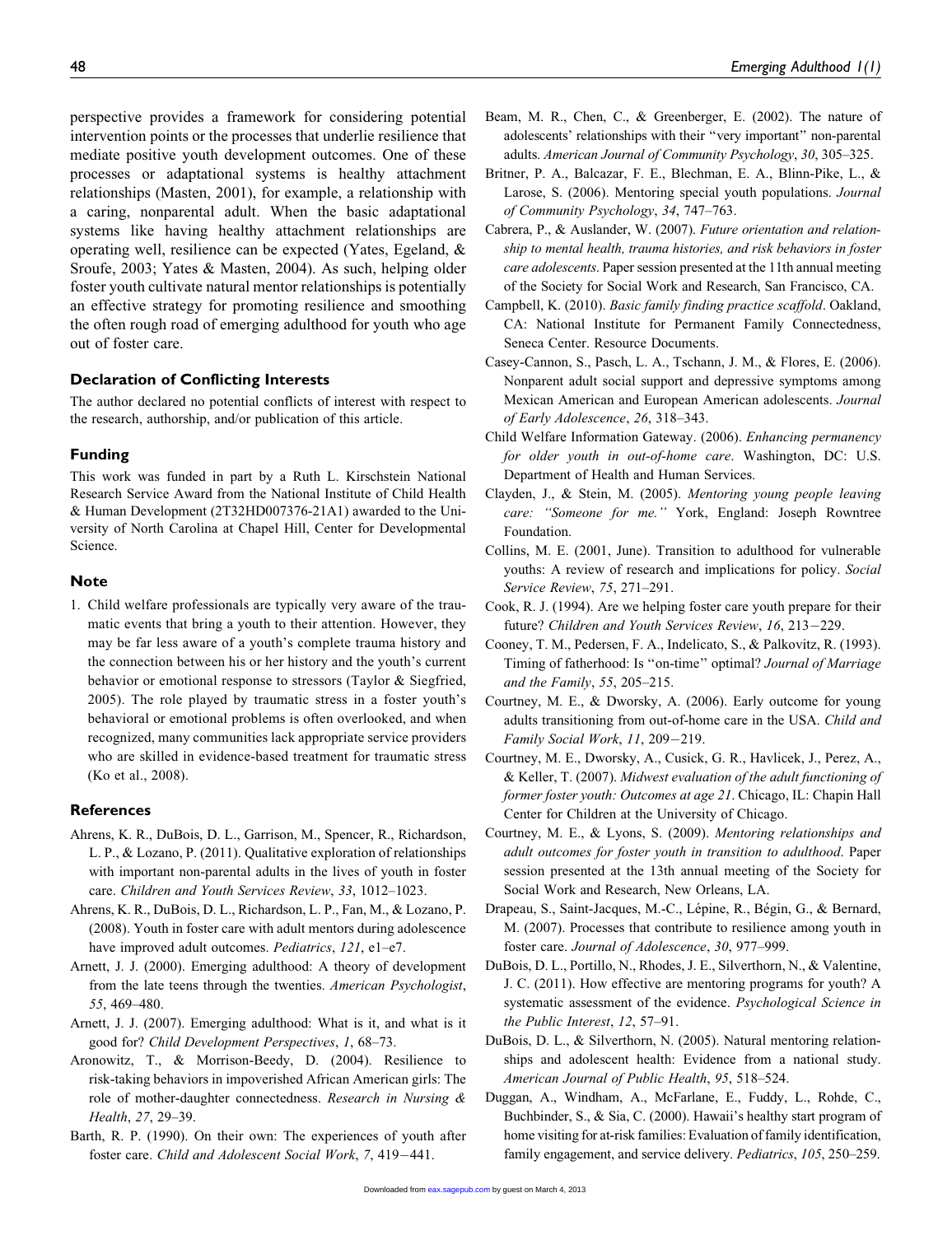- Dworsky, A. (2005). The economic self-sufficiency of Wisconsin's former foster youth. Children and Youth Services Review, 27, 1085-1118.
- Egeland, B., Jacobvitz, D., & Sroufe, L. A. (1988). Breaking the cycle of abuse. Child Development, 59, 1080–1088.
- Elder, G. H.,Jr. (1998). Children of the great depression (25th Anniversary ed.). Boulder, CO: Westview Press.

Fetzer Institute & National Institute on Aging. (1999). Multidimensional measurement of religiousness/spirituality for use in health research: A report of the Fetzer Institute/National Institute on Aging working group. Kalamazoo, MI: Fetzer Institute. Retrieved August 18, 2012, from http://www.fetzer.org/PDF/Total\_Fetzer\_Book.pdf

Foster Care Independence Act of 1999, Pub. L. No. 106–169 (H.R. 3443), 113 Stat. 1822 (1999).

FosteringConnections.org. (n.d.). Legislation by topic. Retrieved August 18, 2012, from http://www.fosteringconnections.org/ resources/topic\_leg\_overview

- Fraser, M. W., Kirby, L. D., & Smokowski, P. R. (2004). Risk and resilience in childhood. In M. W. Fraser (Ed.), Risk and resilience in childhood: An ecological perspective (2nd ed., p. 45). Washington, DC: NASW Press.
- Furstenberg, F. F., Jr., Brooks-Gunn, J., & Morgan, S. P. (1987). Adolescent mothers in later life. Cambridge, MA: Cambridge University Press.
- Furstenberg, F. F., Kennedy, S., McLloyd, V. C., Rumbaut, R. G., & Settersen, R. A. (2004). Growing up is harder to do. Contexts, 3, 33–41.

Garmezy, N. (1985). Stress-resistant children: The search for protective factors. In J. E. Stevenson (Ed.), Recent research in developmental psychopathology. Oxford, England: Pergamon.

Goldscheider, F. K., & Goldscheider, C. (1994). Leaving and returning home in 20th century America. Population Bulletin, 48, 1–35.

Gotlib, I. H., & Wheaton, B. (1997). Stress and adversity over the life course: Trajectories and turning points. New York, NY: Cambridge University Press.

Greeson, J. K. P., & Bowen, N. K. (2008). ''She holds my hand'': The experiences of foster youth with their natural mentors. Children and Youth Services Review, 30, 1178–1188.

Greeson, J. K. P., Usher, L., & Grinstein-Weiss, M. (2010). One adult who is crazy about you: Can natural mentoring relationships increase assets among young adults with and without foster care experience? Children and Youth Services Review, 32, 565–577.

Hamilton, S. F., Hamilton, M. A., Hirsch, B. J., Hughes, J., King, J., & Maron, K. (2006). Community contexts for mentoring. Journal of Community Psychology, 34, 727–746.

Hellenga, K., Aber, M. S., & Rhodes, J. E. (2003). African American adolescent mothers' vocational aspiration-expectation gap: Individual, social and environmental influences. Psychology of Women Quarterly, 26, 200–212.

Hines, A. M., Merdinger, J., & Wyatt, P. (2005). Former foster youth attending college: Resilience and the transition to young adulthood. American Journal of Orthopsychiatry, 75, 381–391.

Hogan, D. P. (1978). The variable order of events in the life course. American Sociological Review, 43, 573–586.

Hogan, D. P., & Astone, N. M. (1986). The transition to adulthood. Annual Review of Sociology, 12, 109–130.

- House, J. (1981). Work, stress, and social support. Menlo Park, CA: Addison-Wesley.
- Hurd, N. M., & Zimmerman, M. A. (2010). Natural mentoring relationships among adolescent mothers: A study of resilience. Journal of Research on Adolescence, 20, 789–809.
- James, S., Montgomery, S. B., Leslie, L. K., & Zhang, J. (2009). Sexual risk behaviors among youth in the child welfare system. Children and Youth Services Review, 31, 990–1000.
- Janoff-Bulman, R. (1989). Assumptive worlds and the stress of traumatic events: Applications of the schema construct. Social Cognition, 7, 113–136.
- Jessor, R. (1993). Successful adolescent development among youth in high-risk settings. American Psychologist, 48, 117–126.
- Jordan, J. V., Kaplan, A. G., Miller, J. B., Stiver, I. P., & Surrey, J. L. (1991). Women's growth in connection: Writings from the stone center. New York, NY: The Guilford Press.
- Klaw, E. L., Fitzgerald, L. F., & Rhodes, J. E. (2003). Natural mentors in the lives of African American adolescent mothers: Tracking relationships over time. Journal of Youth and Adolescence, 32, 223–232.

Klaw, E. L., & Rhodes, J. E. (1995). Mentor relationships and the career development of African-American pregnant and parenting adolescents. Psychology of Women Quarterly, 19, 551–562.

- Ko, S. J., Ford, J. D., Kassam-Adams, N., Berkowitz, S. J., Wilson, C., Wong, M., ... Layne, C. M. (2008). Creating trauma-informed systems: Child welfare, education, first responders, health care, juvenile justice. Professional Psychology: Research and Practice, 39, 396–404.
- Kuperminc, G. P., Emshoff, J. G., Reiner, M. M., Secrest, L. A., Niolon, P. H., & Foster, J. D. (2005). Integration of mentoring with other programs and services. In D. L. DuBois & M. J. Karcher (Eds.), Handbook of youth mentoring (pp. 314–333). Thousand Oaks, CA: Sage.
- Laursen, E. K., & Birmingham, S. M. (2003). Caring relationships as a protective factor for at-risk youth: An ethnographic study. Families in Society, 84, 240–246.
- Lynch, M., & Cicchetti, D. (1992). Maltreated children's reports of relatedness to their teachers. New Directions for Child Development, 57, 81–107.
- Maluccio, A., & Fein, E. (1983). Permanency planning: A redefinition. Child Welfare, 62, 195–201.

Masten, A. S. (2001). Ordinary magic: Resilience processes in development. American Psychologist, 56, 227–238.

- Masten, A. S., Best, K. M., & Garmezy, N. (1990). Resilience and development: Contributions from the study of children who overcame adversity. Development and Psychopathology, 2, 425–444.
- Masten, A. S., Burt, K. B., Roisman, G. I., Obradovic, J., Long, J. D., & Tellegen, A. (2004). Resources and resilience in the transition to adulthood: Continuity and change. Development and Psychopathology, 16, 1071–1094.
- Masten, A. S., Cutuli, J. J., Herbers, J. E., & Reed, M.-G. J. (2009). Resilience in development. In C. R. Snyder & S. J. Lopex (Eds.), Oxford handbook of positive psychology (pp. 117–131). Oxford, England: Oxford University Press.
- McCoy, H., McMillen, J. C., & Spitznagel, E. L. (2008). Older youth leaving the foster care system: Who, what, when, where, and why? Children and Youth Services Review, 30, 735–745.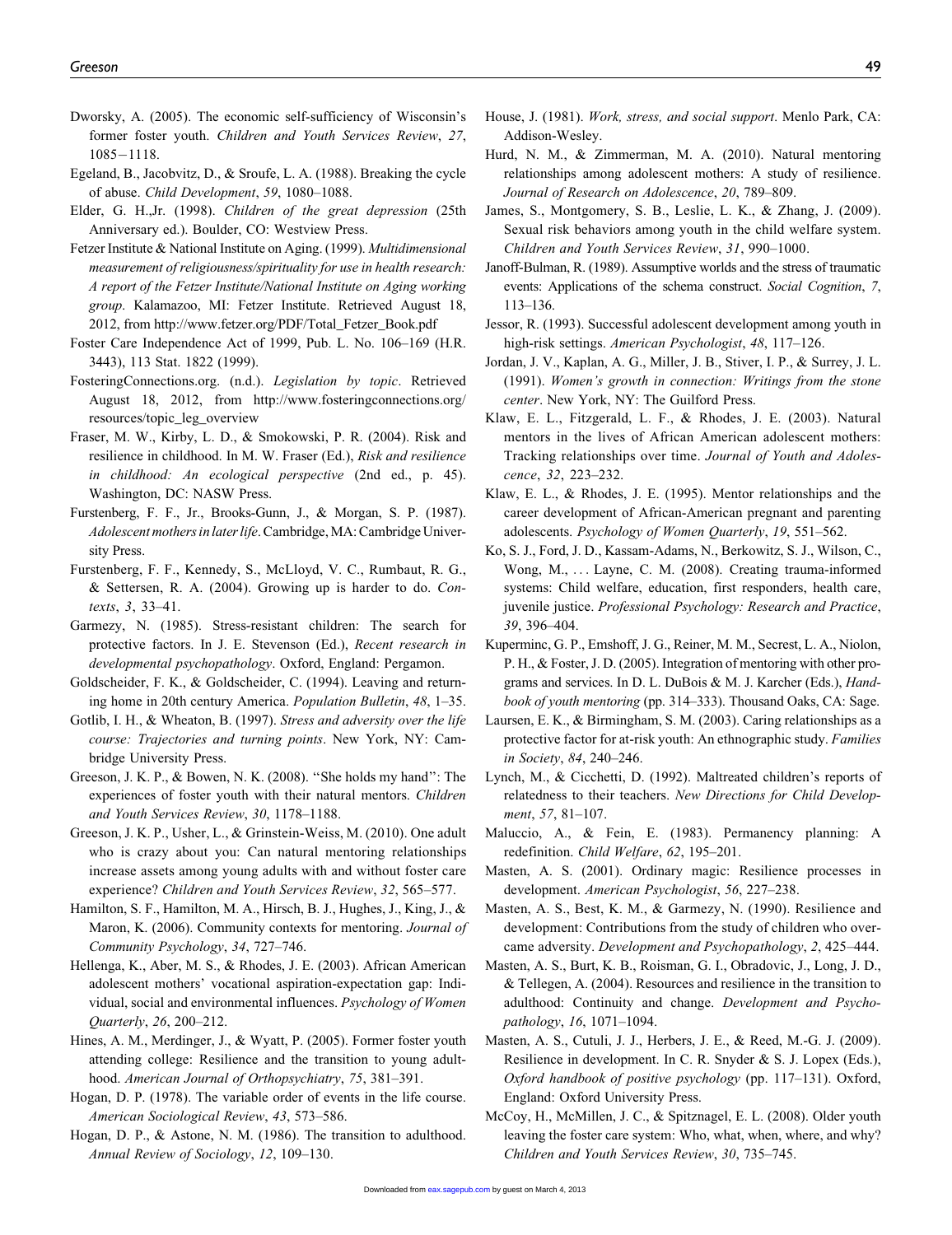- McMillen, C., Scott, L. D., & Auslander, W. F. (2001a). McMillen helpful people [Instrument]. St. Louis, MO: Washington University.
- McMillen, C., Scott, L. D., & Auslander, W. F. (2001b). McMillen influential adults [Instrument]. St. Louis, MO: Washington University.
- McMillen, J. C. (2010). Mental health service use of youth leaving foster care (voyages) 2001–2003 [Dataset]. Retrieved from National Data Archive on Child Abuse and Neglect Web site: http://www.ndacan.cornell.edu
- McMillen, J. C., & Fisher, R. H. (1998). The perceived benefit scales: Measuring perceived positive life changes after negative events. Social Work Research, 22, 173–187.
- McMillen, J. C., & Tucker, J. (1999). The status of older adolescents at exit from out-of-home care. Child Welfare, 78, 339-360.
- MENTOR/National Mentoring Partnership. (2004). Research agenda. Retrieved March 3, 2007, from http://www.mentoring.org
- Munsey, C. (2006). Emerging adults: The in-between age. Monitor on Psychology, 37, 68.
- Munson, M. R., & McMillen, J. C. (2008). Nonkin natural mentors in the lives of older youths in foster care. Journal of Behavioral Health Services & Research, 35, 454–468.
- Munson, M. R., & McMillen, J. C. (2009). Natural mentoring and psychosocial outcomes among older youth transitioning from foster care. Children and Youth Services Review, 31, 104–111.
- Munson, M. R., Smalling, S. E., Spencer, R., Scott, L. D., & Tracy, E. M. (2010). A steady presence in the midst of change: Non-kin natural mentors in the lives of older youth exiting foster care. Children and Youth Services Review, 32, 527–535.
- National Child Welfare Resource Center for Youth Development. (2008). State by state fact pages. Retrieved March 21, 2008, from http://www.nrcys.ou.edu/yd/state\_pages/search.php?search\_option  $=$ remain\_after\_18
- National Conference of State Legislatures. (2010). Fostering Connections to Success and Increasing Adoptions Act of 2008: H.R. 6893 / P.L 110-351. Retrieved August 18, 2012, from http://www.ncsl. org/issues-research/human-services/fostering-connections-act-2009-resources.aspx#Legislation
- National Data Archive on Child Abuse & Neglect. (1996–2012). Mental health service use of youth leaving foster care (2001–2003). Retrieved August 18, 2012, from http://www.ndacan.cornell.edu/ ndacan/Datasets/Abstracts/DatasetAbstract\_133.html
- Olds, D., Kitzman, H., Cole, R., & Robinson, J. (1997). Theoretical formulations of a program of home visitation for pregnant women and parents of young children. Journal of Community Psychology, 25, 9–26.
- Olds, D. L. (2006). The nurse-family partnership: An evidence-based preventive intervention. Infant Mental Health Journal, 27, 5–25.
- Osterling, K. L., & Hines, A. M. (2006). Mentoring adolescent foster youth: Promoting resilience during developmental transitions. Child and Family Social Work, 11, 242–253.
- Pecora, P. J., Kessler, R. C., Williams, J., O'Brien, K., Downs, A. C., English, D., ... Holmes, K. (2005). *Improving family* foster care: Findings from the Northwest Foster Care Alumni Study. Seattle, WA: Casey Family Programs.
- Pecora, P. J., Williams, J., Kessler, R. C., Downs, A. C., O'Brien, K., Hiripi, E., & Morello, S. (2003). Assessing the effects of foster

care: Early results from the Casey national alumni study. Seattle, WA: Casey Family Programs.

- Peters, R. J., Tortolero, S. R., Johnson, R. J., Addy, R. C., Markham, C. M., & Escobar-Chaves, S. J. (2005). The relationship between future orientation and street substance use among Texas alternative school students. The American Journal of Addictions, 14, 478–485.
- Price, J. M., & Glad, K. (2003). Hostile attributional tendencies in maltreated children. Journal of Abnormal Child Psychology, 31, 329–343.
- Reilly, T. (2003). Transition from care: Status and outcomes of youth who age out of foster care. Child Welfare, 82, 727-746.
- Rhodes, J. E., & Boburg, S. (2009). Becoming Manny: Inside the life of baseball's most enigmatic slugger. New York, NY: Scribner.

Rhodes, J. E., Spencer, R., Keller, T. E., Liang, B., & Noam, G. (2006). A model for the influence of mentoring relationships on youth development. Journal of Community Psychology, 34, 691–707.

- Robbins, R. N., & Bryan, A. (2004). Relationship between future orientation, impulsive sensation seeking, and risk behavior among adjudicated adolescents. Journal of Adolescent Research, 19, 428–445.
- Rosenberg, M. (1965). Society and the adolescent self-image. Princeton, NJ: Princeton University Press.
- Rutter, M. (1987). Psychosocial resilience and protective mechanisms. American Journal of Orthopsychiatry, 57, 316–331.
- Scheier, M. F., Carver, C. S., & Bridges, M. W. (1994). Distinguishing optimism from neuroticism (and trait anxiety, self-mastery, and self-esteem): A reevaluation of the life orientation test. Journal of Personality and Social Psychology, 67, 1063.
- Schoeni, R., & Ross, K. (2004). Material assistance received from families during the transition to adulthood. In R. Settersten, Jr., F. Furstenberg, Jr., & R. Rumbaut (Eds.), On the frontier of adulthood: Theory, research, and public policy. Chicago, IL: University of Chicago Press.
- Schulenberg, J. E., Sameroff, A. J., & Cicchetti, D. (2004). The transition to adulthood as a critical juncture in the course of psychopathology and mental health. Development and Psychopathology, 16, 799–806.
- Shanahan, M. J. (2000). Pathways to adulthood in changing societies: Variability and mechanisms in life course perspective. Annual Review of Sociology, 26, 667–692. doi:10.1146/annurev.soc.26.1. 667
- Snyder, J., Reid, J., Stoolmiller, M., Howe, G., Brown, H., Dagne, G., & Cross, W. (2006). The role of behavioral observation in measurement systems for randomized prevention trials. Prevention Science, 7, 43–56.
- Spencer, R. (2006). Understanding the mentoring processes between adolescents and adults. Youth & Society, 37, 287-315.
- Spencer, R., Collins, M. E., Ward, R., & Smashnaya, S. (2010). Mentoring for young people leaving foster care: Promise and potential pitfalls. Social Work, 55, 225–234.
- Somers, C. L., & Gizzi, T. J. (2001). Predicting adolescents' risky behaviors: The influence of future orientation, school involvement, and school attachment. Adolescent & Family Health, 2, 3–11.
- Taylor, N., & Siegfried, C. (2005). Helping children in the child welfare system heal from trauma: A systems integration approach. Retrieved August 21, 2012, from http://www.nctsnet.org/nctsn\_assets/pdfs/ promising\_practices/A\_Systems\_Integration\_Approach.pdf